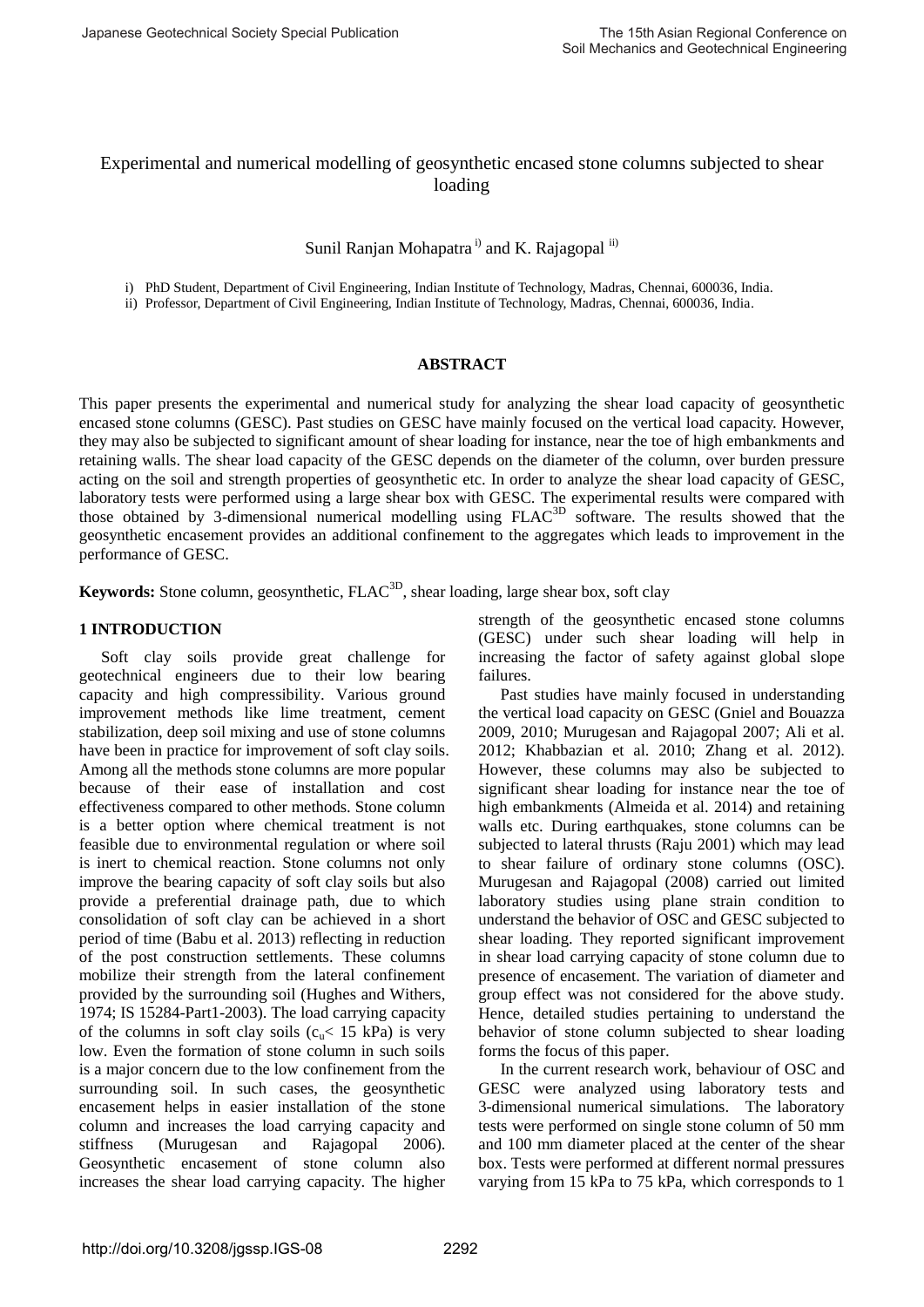m to 5 m height of embankment loading in real field condition. The numerical simulations of the stone columns subjected to shear loading were performed using FLAC<sup>3D</sup> (Fast Lagrangian Analysis of Continua in 3 Dimensions) software.

From the above study it was concluded that shear load capacity of the GSEC depends on the diameter of the column, overburden pressure acting on the soil, strength properties of geosynthetics etc. Apart from the passive resistance provided by the stone column, geosynthetic encasement provides an additional confinement to the aggregates which leads to improvement in its performance.

### **2 LABORATORY MODEL TESTS**

Stone columns were subjected to shear loading in a fully automated large direct shear box (ASTM D3080, 2004) having plan area of 305 mm  $\times$  305 mm. Stone column and surrounding soil inside the shear box was maintained at a constant height of 140 mm. The lateral movement of the top box was constrained whereas the bottom box was allowed to move horizontally on roller supports. The shear force developed between the two boxes was measured with an electronic load cell and LVDT was used for measuring the horizontal displacements. Uniform normal pressure was applied on the soil specimen using a pneumatic bladder. A constant strain rate of 1mm/min was adopted for the experimental program. Fig.1 shows a schematic diagram of the large direct shear box.



Fig.1. A schematic of large shear box showing major components.

#### **2.1 Materials**

Uniformly graded, air dried sand having peak and critical state friction angles of  $43^{\circ}$  and  $34^{\circ}$  was used to prepare the soil bed. Sand was compacted to a dry density of 1.66 g/cc corresponding to 72% relative density.

Poorly graded aggregates were used for preparation of stone columns. 50 mm diameter stone columns were made with aggregates passing through 4.75 mm and retained on 2 mm sieve, whereas 100 mm diameter stone column were made with aggregates passing through 9.5 mm and retained on 2 mm sieve. Peak and critical state friction angles of aggregates measured from large direct shear box are  $63^{\circ}$  and  $48^{\circ}$  respectively. In order to maintain the ratio of column diameter to maximum aggregate size, two different sizes of aggregates were used. Fig. 2 shows the particle size

distribution of sand and aggregates.

Woven geotextile was used as an encasement for stone columns. Geotextiles were cut to the required dimensions and were glued using quickset epoxy adhesive to form a tubular structure. Ultimate tensile strength of woven geotextile (ASTM D4595, 1986) was found to be 34 kN/m corresponding to a strain level of 37 %.



Fig.2. Grain size distribution of sand and aggregates.

#### **2.2 Experimental Procedure**

50 mm and 100 mm diameter stone columns were installed at the center of the shear box using hollow steel tube. Initially the steel tube was placed at the required position and sand was compacted around it using needle vibrator. After compaction of sand pre-measured quantity of aggregates was charged into the steel tube and was compacted in three equal layers using an 8 mm diameter tamping rod. After ensuring proper compaction of aggregates to a height of 140 mm, steel tube was withdrawn carefully. In case of encased stone column, encasement tube was first wrapped around the steel tube before placing it inside the shear box and procedure similar to that of OSC was adopted. Fig. 3 shows the schematic diagram of testing plan configuration with a single stone column at the center of the shear box.

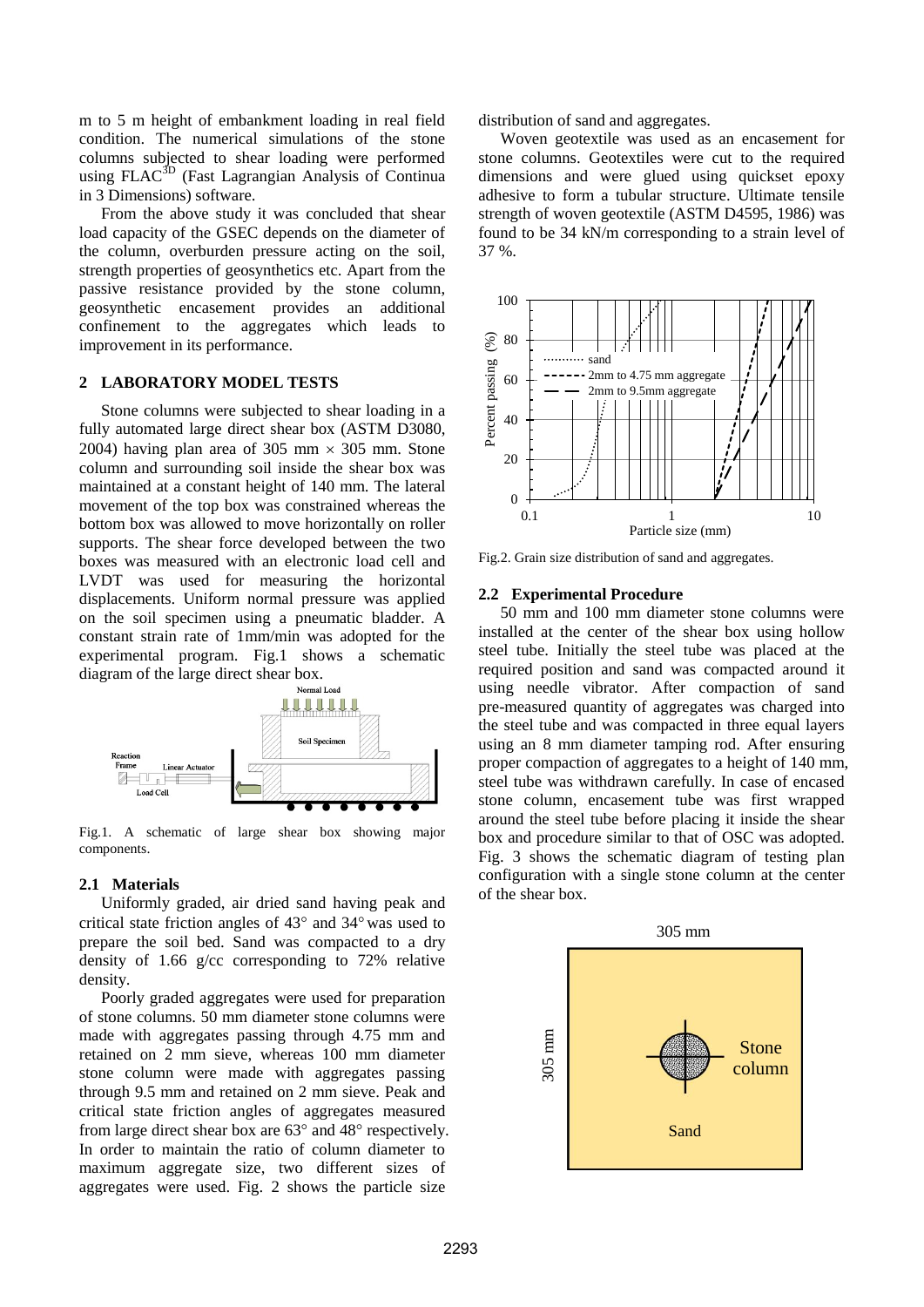Fig. 3. Schematic diagram of single stone column at the center of shear box.

### **3 NUMERICAL MODELLING**

To overcome the limitation of laboratory experiments and to get a complete understanding of the mechanism inside the shear box numerical model was developed using  $FLAC<sup>3D</sup>$  (Version 3.1). Stone column and surrounding soil were modelled as elastic perfectly plastic material using Mohr-Coulomb model. Geosynthetic encasement was modelled as geogrid type shell element which behaves as an isotropic, linearly elastic material with no failure limit. Fig. 4 shows the plan view of OSC installed at the center of the shear box. The material properties for sand, stone column and geosynthetic are given in Table-1.



Fig. 4. Plan view of ordinary stone column installed at the center of shear box.

| Parameter                           | Stone<br>column | Sand   | Geosynthetic   |
|-------------------------------------|-----------------|--------|----------------|
| Constitutive Model                  | Mohr-Coulomb    |        | Linear elastic |
| Young's Modulus (kPa)               | 100,000         | 10,000 | 29,000         |
| Poisson's Ratio                     | 0.3             | 0.3    | 0.33           |
| Peak friction angle $(°)$           | 63              | 43     |                |
| Critical state friction angle $(°)$ | 48              | 34     | --             |
| Dilation angle $(°)$                | 18              | 12     |                |

Table 1. Parameters used for numerical simulation.

Large friction angle of sand and aggregates are the artifact of large direct shear box (Christopher et al. 2008). Apparent cohesion developed during the testing procedure is accommodated in the numerical modelling to have a better correlation of experimental and numerical results.

#### **4 RESULTS AND DISCUSSION**

From the direct shear test (experimental and numerical) it was observed that the shear resistance of virgin soil increases due to the installation of stone column. Stone column and the surrounding soil behave as a composite, which mobilizes higher shear resistance when subjected to shear loading.

#### **4.1 Effect of installation of OSCand GESC**

From the laboratory experiments (Fig. 5) it was observed that due to the installation of OSC, increase in shear resistance is achieved. Stone columns having 100 mm diameter mobilizes higher shear resistance as compared to 50 mm diameter on account of higher area replacement ratio. Whereas stone columns encased with geosynthetics showed considerable increase in the shear resistance due to the confinement effect from the encasement. From the numerical analysis, similar trend was observed as shown in Fig. 6. Comparing the results of laboratory experiments and numerical modelling, significant deviation in peak shear stress values are observed but at large horizontal displacement better correlations are observed between them. As the interaction between shear box and soil was not modelled, this difference in peak shear stress value is reasonable. Numerical modelling is used to understand the failure mechanisms of the stone column with and without encasement. An increase in  $\sigma_x$  value was observed above the shear plane (center of top box) in case of 50 mm diameter stone column at 75 kPa confining pressure (Fig. 7). From the figure it can be seen that  $\sigma_x$  values for GESC is equal to that of OSC up to 9 mm horizontal displacement. From 9 mm to 21 mm, value of  $\sigma_x$  reduces slightly due to bending of GESC and after 21 mm a steady increase was observed. Encased stone column behave as a semi-rigid pile, which provide passive resistance due to which higher shear stress are be mobilized compared to OSC.



Fig. 5. Shear stress vs. displacement ( $\sigma_n = 75$  kPa).



Fig. 6. Shear stress vs. displacement ( $\sigma_n = 75$  kPa).